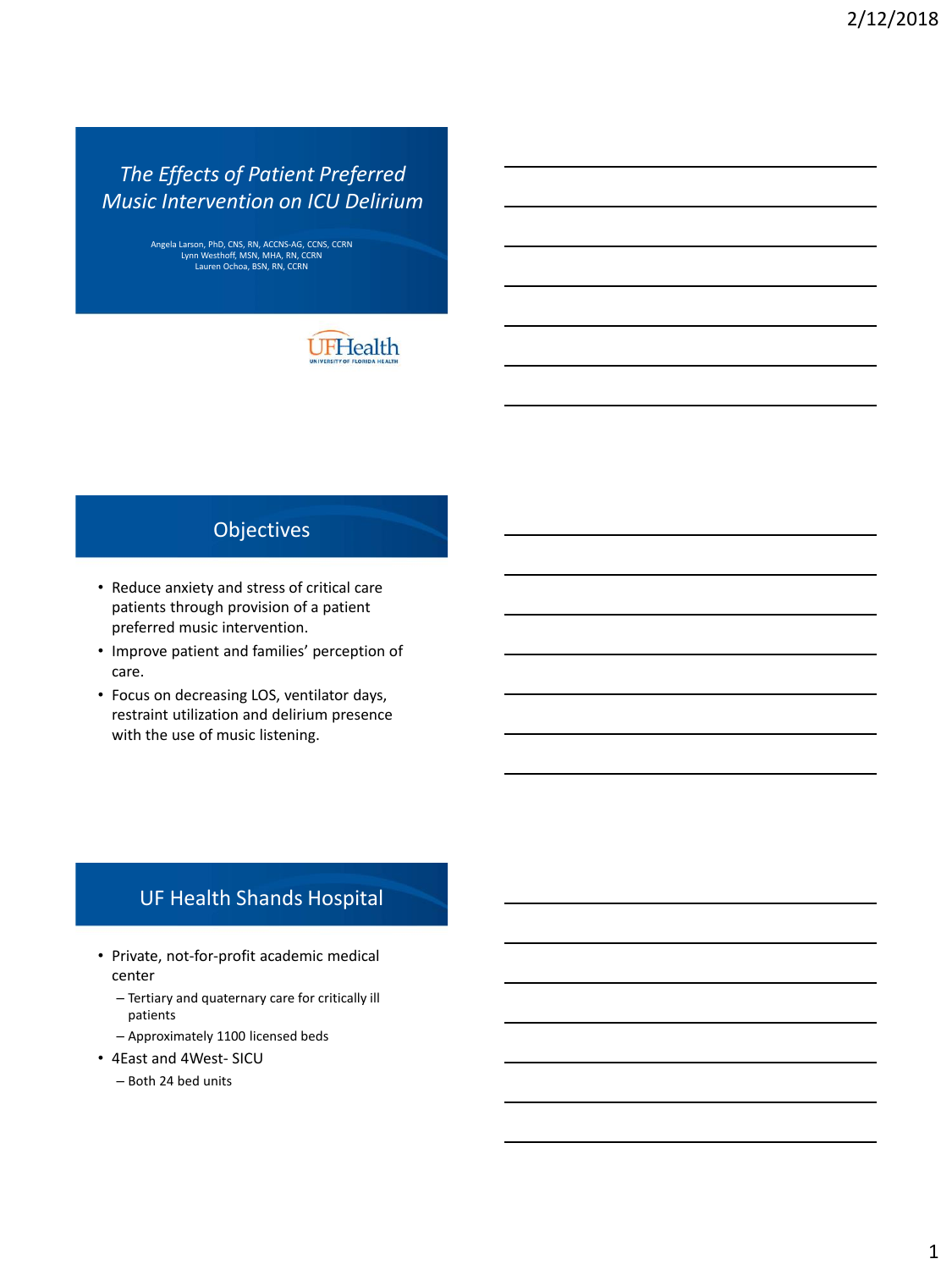# Background

- Research has shown the use of music in an ICU setting can reduce anxiety and stress (Ciftci & Oztunc, 2015).
- The use of PPM has also been shown to reduce the intensity and frequency of sedative exposure (Chlan et al., 2013).
- Preferred music listening was not used as a standard of care prior to intervention.

#### Purpose

- Implement a patient centered care intervention to improve patient and families' perceptions of care while in the ICU.
- Focused on decreasing ICU delirium, restraint utilization, ventilator days, and LOS
- Implemented as standard of care

### **ÚFHealth**



#### Timeline

- 7/28/16 acceptance letter from SCCM PCOR-ICU Collaborative.
- 9/8/16 Collaborative Launch mtg, Illinois, Chicago.
- 11/30/16 Completed Pre-data family satisfaction & clinician selfassessment surveys.
- 12/1/16 Pre-quality improvement data started for 3 months.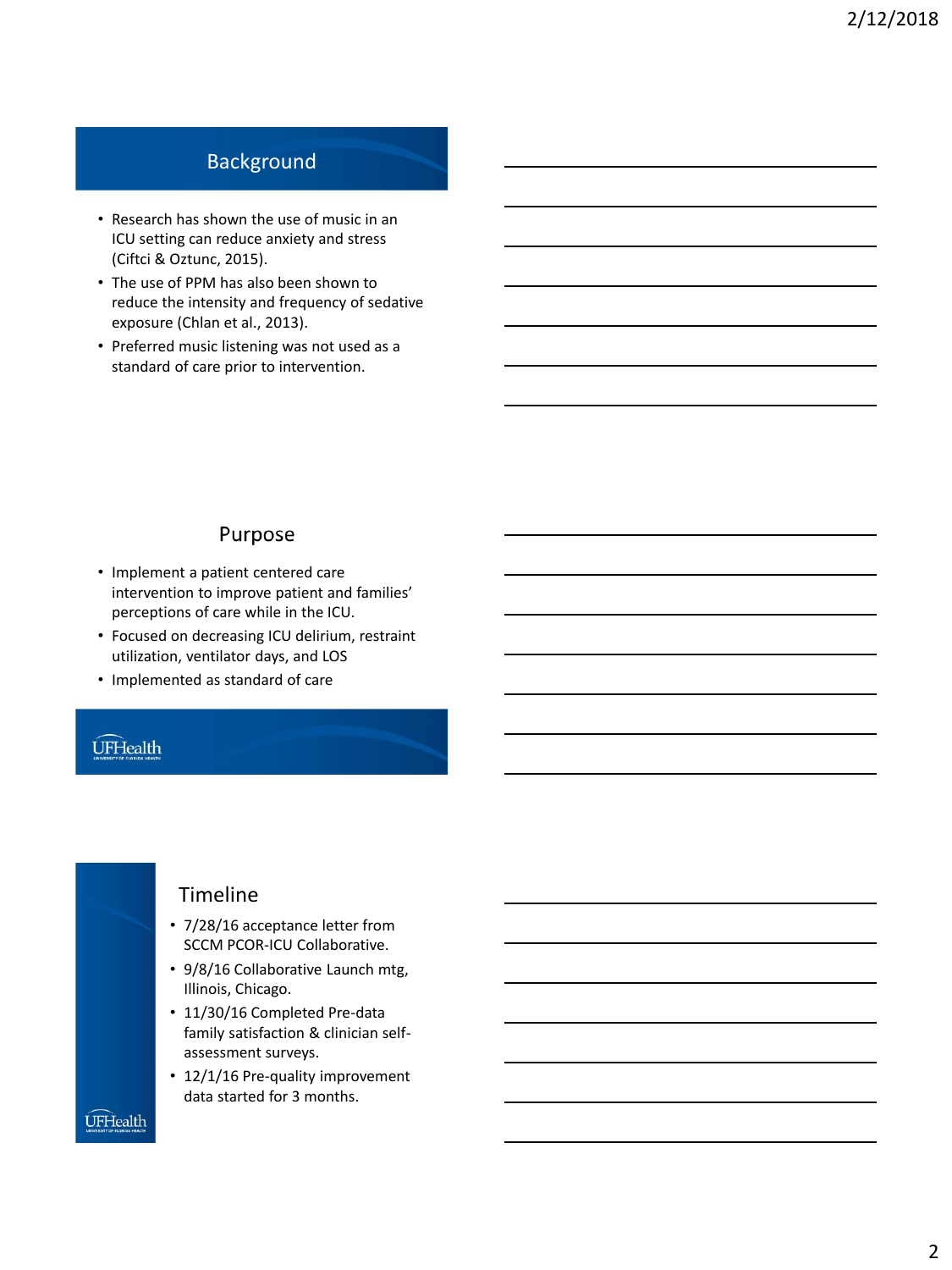

### Timeline (cont.)

- 4/1/17 PPM implemented.
- 5/1/17 Post-quality improvement data started for 4 months.
- 7/30/17 Completed post-data family satisfaction & clinical self assessment surveys.
- 2/6/18 SCCM PCOR-ICU Collaborative notified participants of sending unit survey results this month.

### Intervention

- PPM was introduced to 2, 24 bed SICUs as standard of care
- This pre and post quality improvement was implemented over a 8 month period, from December 2016-July 2017 with an academic, tertiary care center.

# Method

- Patient rooms were equipped with speakers and Pandora listening stations.
- Alert patients were asked to choose from a list of 15 pre-selected stations. Families chose when the patient could not.
- Listening times and the music preference channel were patient directed and displayed in room.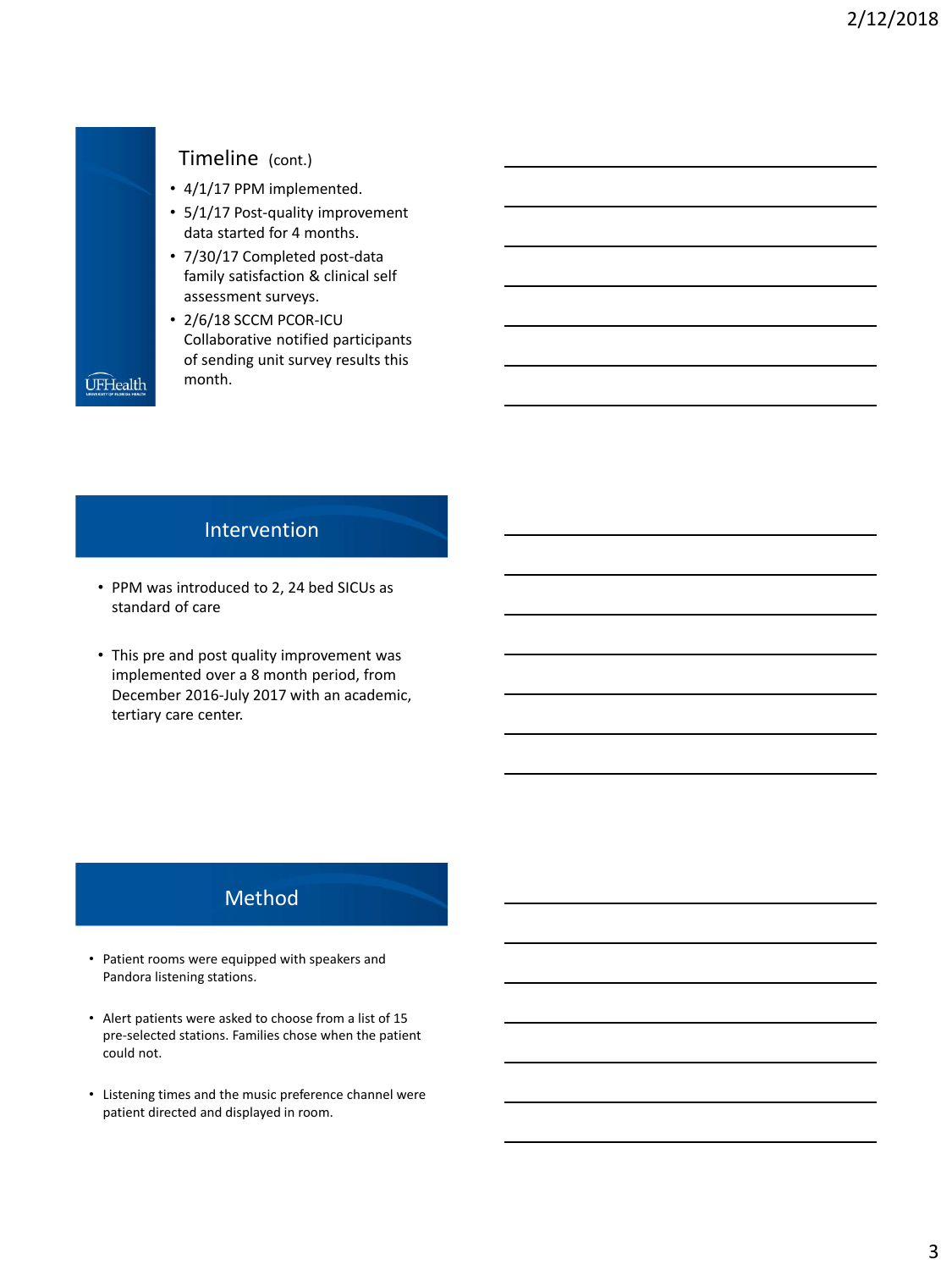# Method

- Compared antipsychotic medications to assess the impact of PPM on delirium
- Used Mann-Whitney U test for total and maximum dosage
- Used Kruskal-Wallis for average doses

#### Results • 1425 SICU patients offered PPM over 8 month period • SICU – Restraint utilization - down 12.7% – Quetiapine doses received- downward trend observed but no statistical significance • TICU – Restraint utilization - up 7% – Quetiapine doses received- significantly lower • No difference in use of antipsychotics, LOS or ventilator days between the pre and post cohorts • Awaiting PCORI-ICU Collaborative survey results **UFHealth**

### **Discussion**

- Clinical experiences with the use of preferred patient music listening has shown positive benefits: enhanced patient/family engagement and family satisfaction and measurable quality outcomes.
- Easy to implement and low cost associated with this intervention.